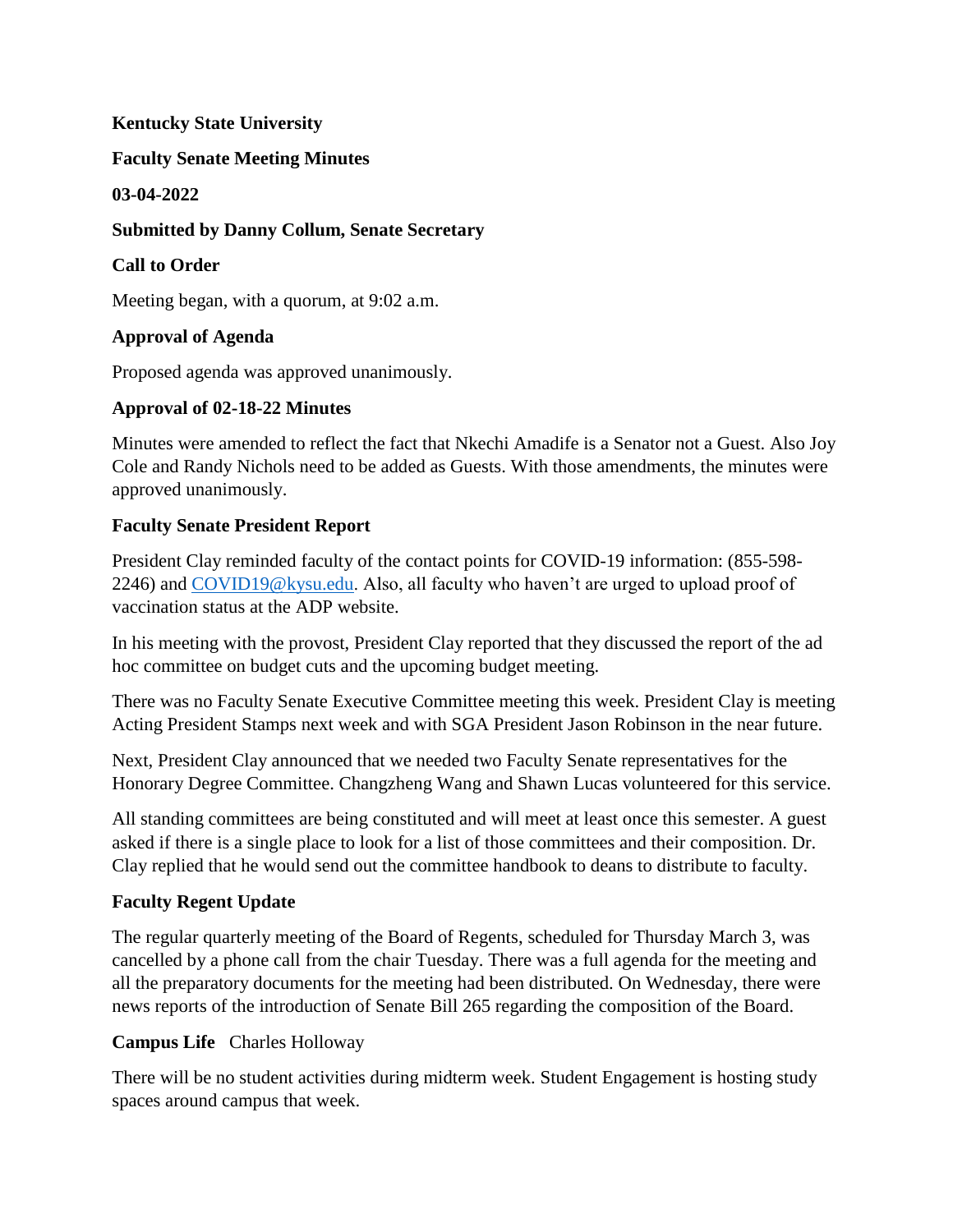# **Health and Safety** Samantha Todd

Kentucky's COVID 19 positivity rate is 6.4 percent. The Green and Gold Commission is considering the future of the masking policy. We will continue to follow CDC guidance. Nurse Todd noted that EKU has gone mask-optional for non-class settings. A Suicide Awareness Training is being held today. All of us should be reaching out to each other to ask how we're doing. An Employee Assistance Program for mental health issues is available for full-time employees. Check with Human Resources about that.

On student excuses: In considering an attendance policy, faculty should remember that medical excuses may include confidential information. At this point policy says that excuses should come from Student Engagement, but that office lost the administrative assistant who handled this. As of now, medical excuses are coming from the Health Service and non-medical excuses come from Destini Baker. Employees with medical excuses should go to Human Resources, but cc Health Service on anything regarding COVID 19.

# **Technology and Distance Learning** Michael Dailey

Digital badges for faculty training are on the way. There will be more training opportunities after spring break.

# **Dual Credit** Kristopher Grimes

Dr. Grimes is now overseeing Dual Credit for Academic Affairs. He wants to keep faculty updated on this program and see it integrated into our programs in ways that are compliant with SACSCOC and CPE requirements and also get more of the Dual Credit students to KSU.

A guest asked how much the high school students pay for dual credit classes. The answer was that ENG 101 and MAT 115 cost a flat fee of \$60. All other courses cost \$72 per credit hour.

Grimes said that in his experience, high school teachers, counsellors and administrators want KSU to succeed. Current attention to the school's problems hinder that. KSU has an advantage in that most dual credit classes from the other universities are offered online whereas we are putting some professors in the high school classrooms. Dual Credit has not done much to get students to enroll at KSU so far, but Dr. Grimes believes that it could and wants to implement a strategy toward that goal.

Provost Hamilton interjected that Dual Credit is very important to the university. He pointed out that this semester total undergraduate enrollment at KSU is 2276: Of these, 1342 are regular students and 817 are dual credit.

# **Faculty Senate Committee Reports**

# **Ad Hoc Committee on Budget ,,** Peter Smith

Acting on behalf of committee chair, Senator Gary Stratton, Peter Smith presented the committee's report on ways to make necessary cuts to the KSU budget and generate revenue. He then asked for faculty comments and questions. In the course of that discussion, friendly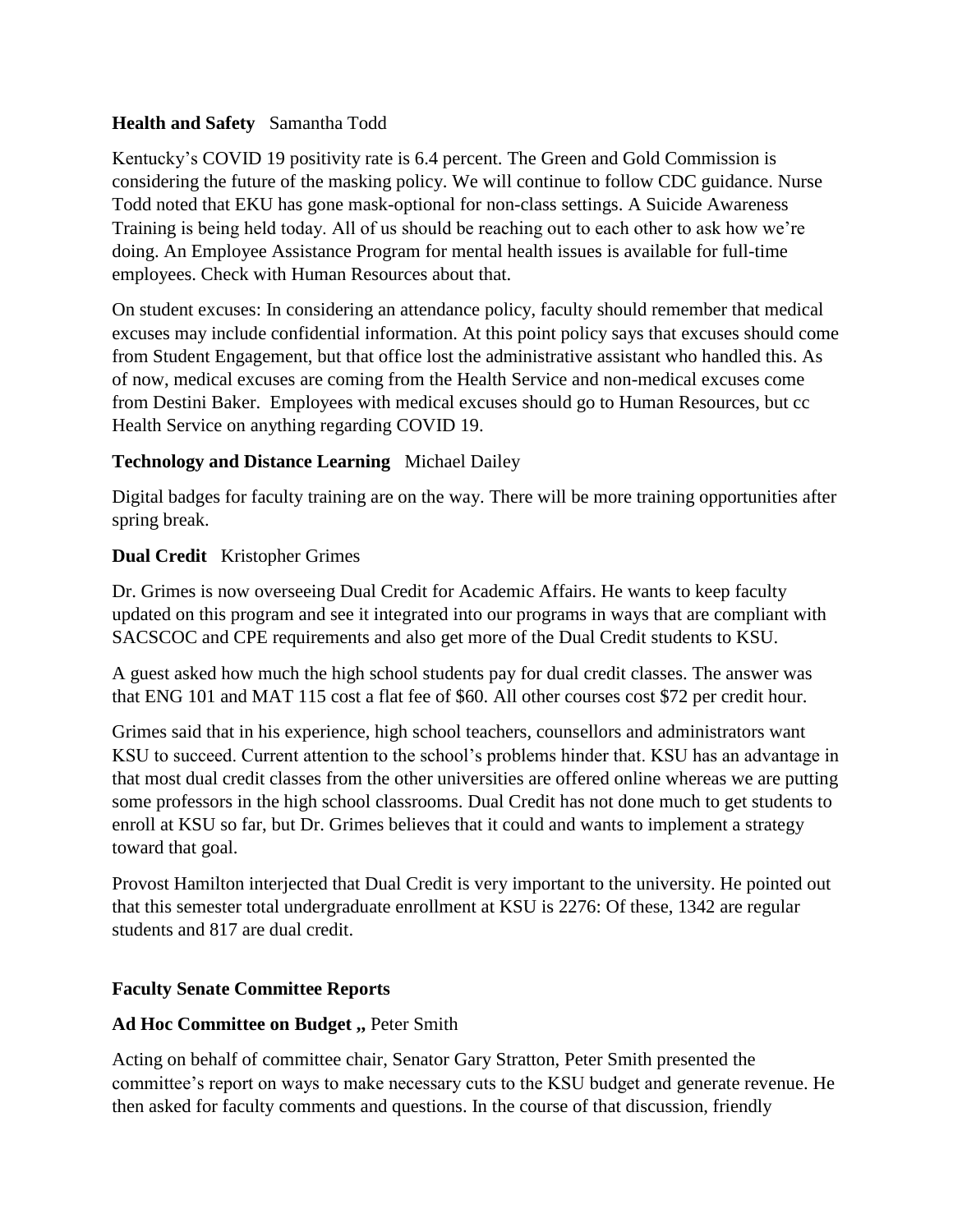amendments were offered and accepted by the author of the report. A reference to possibly using students to oversee labs was removed. The section dealing with indirect costs was amended to avoid stating specific percentages, and a statement was added to the beginning of the report noting that these were initial ideas subject to change.

The report, with these amendments, was approved by the Senate with 14 voting in favor, none opposed and one abstention.

Below is the amended text of the Ad Hoc Committee Report approved by the Senate.

#### *Report of the Senate ad hoc Budget Crisis Committee*

*Note: These are initial ideas and subject to change when more budgetary data are made available to faculty.*

*Summary: KSU is literally near the bottom of the entire nation, not just Kentucky, HBCUs or Land Grant Institutions, when it comes to funding instruction, with less than 13% of our budget devoted to instruction, down from 28% just a few years ago. Furthermore, there have been a number of faculty who have voluntarily separated from the University within the past year or two and have not been replaced, virtually all academic units are understaffed, and some academic units are now in danger of losing their program accreditation due to inadequate staffing. Therefore, while KSU might still be overstaffed when it comes to administrators and support staff, that is clearly not the case with faculty, and cutting teaching positions should be the absolute last thing we should consider in addressing the budget crisis. To be blunt: nothing could possibly have a more adverse impact on our students than indiscriminate elimination of faculty positions, and any such move will have devastating consequences on student success and enrollment for years to come. This is a university, not a business; nothing could possibly be more important to a university than faculty teaching students—every other function of this and every other university is secondary to that. The administration and staff positions in some units have continued to expand even when enrollments have not, and "right-sizing" the administration has been put off long enough; it's time we got serious about making cuts in these areas.*

*Faculty Senate would like to suggest that before discussions on budget cuts even begin, we should take full inventory of all KSU resources and budget items to accurately account for real costs, including savings from vacant positions—administrative, staff and faculty—that still have active budget lines. For example, University College, Student Engagement and Campus Life and Student Success have already lost a total of 24 positions. Make sure that before we talk of "eliminating positions" further, we first take into account all of the positions that have already been "eliminated" by voluntary separation from the University in the past year.*

#### *REDUCTION IDEAS*

*Elimination of Non-Teaching Positions:*

 *As a rule, simplify the administrative structure of the University by eliminating positions, offices, and administrative structures that did not exist when we had a much more robust enrollment than we currently have.*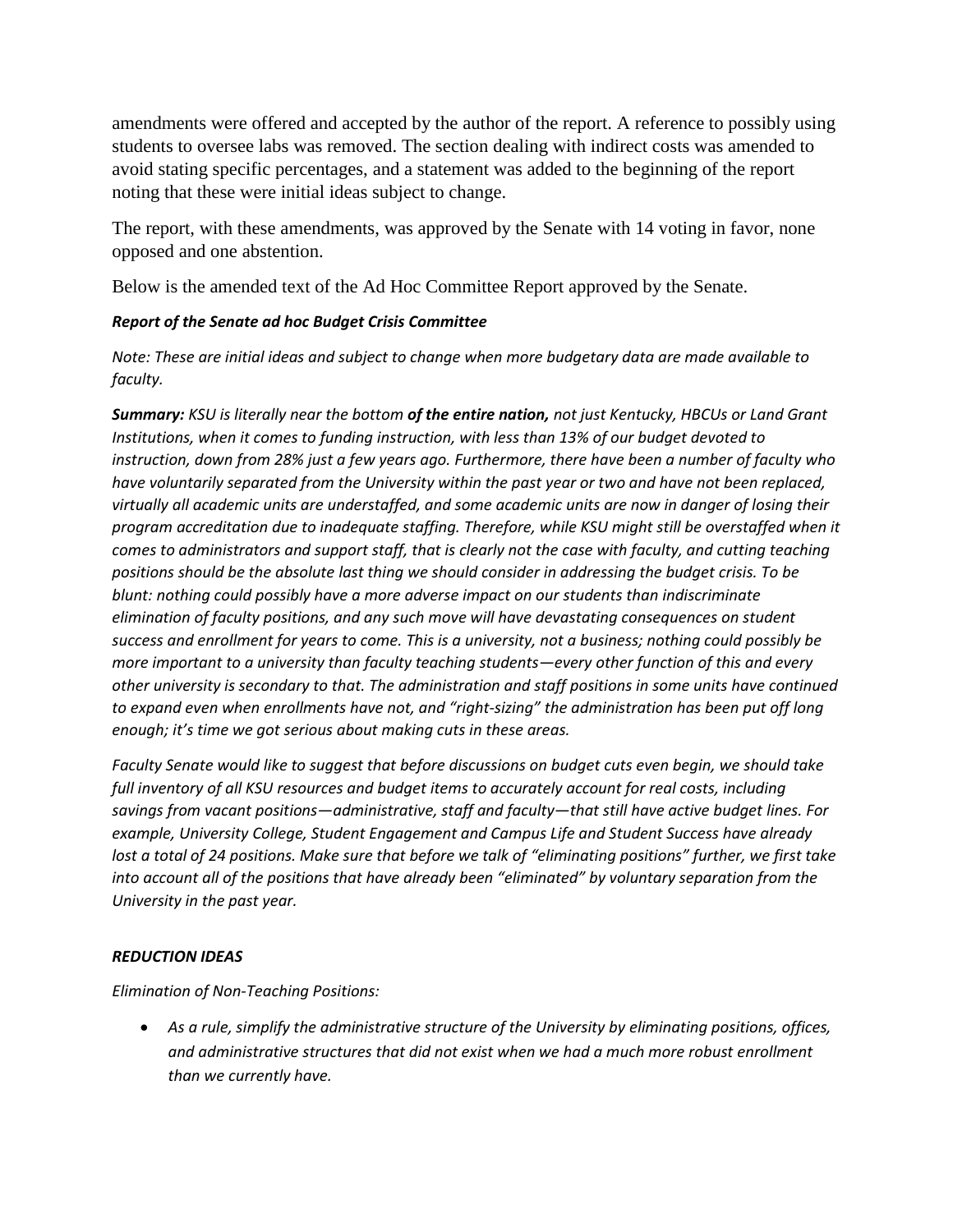- *Re-structure the administration to have just three vice-presidents: Academic Affairs (includes Registrar, Advising and Testing, sponsored programs, etc.); Student Recruitment and Engagement (admissions, financial aid, health services, counseling/placement, etc.); Finance and Development (finance and administration plus fundraising and public relations).*
- *Return advising for entering and returning students who have already chosen a major to faculty in those areas, who are experts in what classes the student must take to graduate on time, so that we can limit the non-faculty advising staff to only those needed to advise undecided students. Use regular faculty who are qualified and experienced in the discipline to staff the Pre-College Academy, as had been the case before University College was established, and offer regular staff with master's degrees adjunct pay to teach sections of KSU 118, as had been the case with the BREDS orientation classes. University College has already been reduced since spring 2021; keep staffing low and fill only mission-critical and grant-funded positions.*
- *Outsource the Office of University Counsel by keeping a local law firm on retainer. This would enable us to pay only for the legal services that we absolutely need and to eliminate salary, benefits and support staff for the three attorneys in the University Counsel's Office. This should save much of the \$390,000 per year in salaries and benefits paid to maintain that office.*
- *Eliminate the office of Brand Identity and University Relations and revert back to a Public Relations office with just three or four positions and either outsource or make fundraising selffunding. This office currently has a budget of over \$1 million, so this should save at least \$500,000 annually.*
- *Combine Student Engagement and Campus Life with Student Success and scale back the number of staff positions: 62, as of the 2021 budget, with salaries and benefits of over \$1.8 million (note: 14 positions have already been cut). We could potentially save \$500,000 annually by limiting the unit(s) to positions that are mission-critical.*
- *Outsource all web/technology services and cut back IT to only those needed to provide technical support or do all web/technology functions internally and eliminate external contracts—there is no need to waste hundreds of thousands of dollars doing both.*
- *Have another round of the Voluntary Separation Program or institute a retirement step-down program to incentivize the retirement of some of the higher-paid senior faculty members.*
- *See which administrative or staff positions can be logically combined into a single position, as other small universities do, and which positions can be taken over by faculty on release time as opposed to a full-time, dedicated administrator.*
- *Employ students on a part-time basis to perform minor maintenance jobs rather than full-time employees with benefits.*

#### *Elimination of Unnecessary Expenditures:*

 *Terminate all contracts for unnecessary software programs like Interfolio, IDEA, Raiser's Edge, Juicer and Meltwater, keeping only mission-critical software packages.*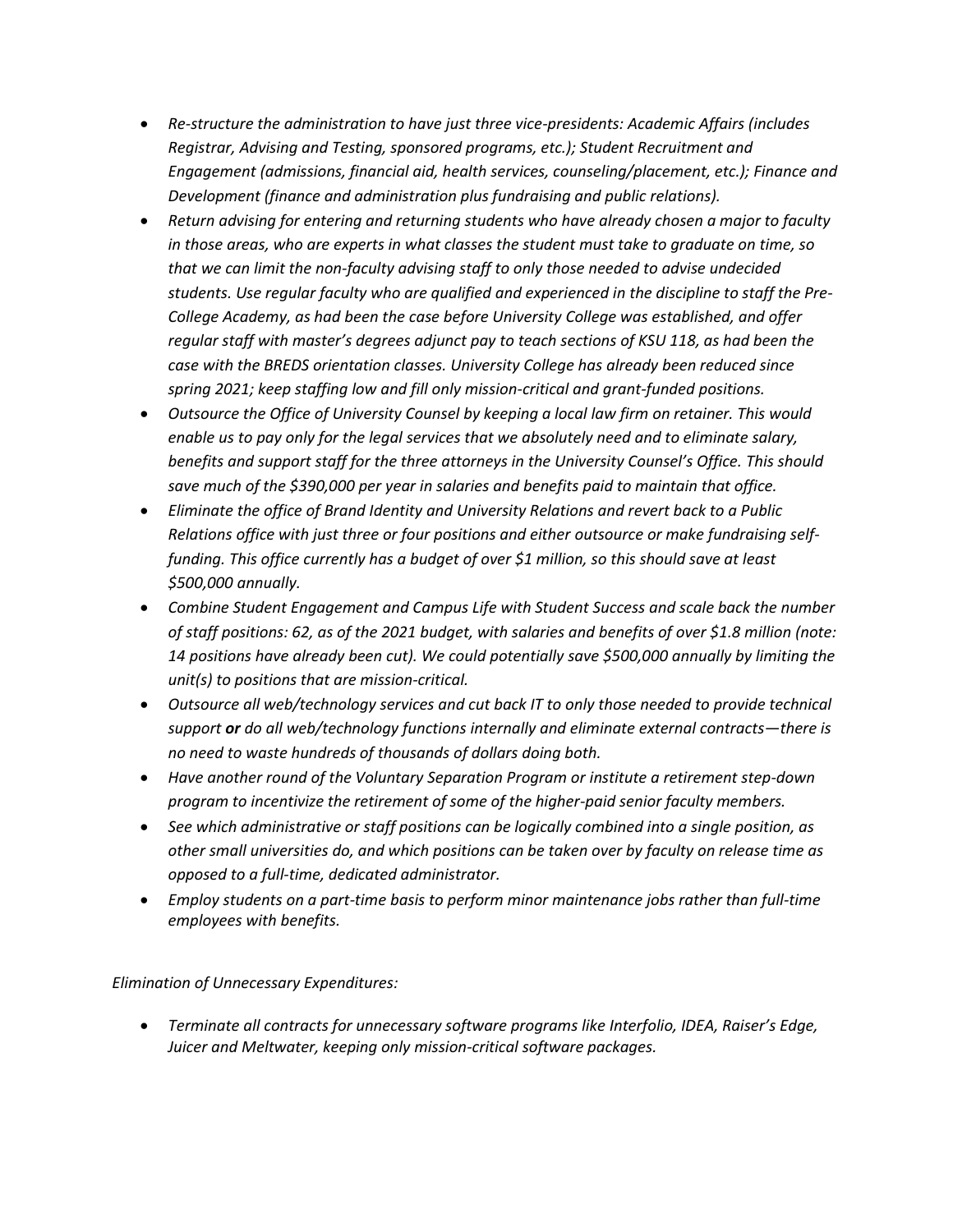- *Increase telecommuting of personnel over the summer and consolidate temporary offices. Make summer session classes online only, as they used to be. Shut down or use economy settings for the HVAC in unused buildings and dormitories.*
- *Sell the unused "Downtown Annex" on Wapping Street.*
- *Eliminate encampment/opening faculty-staff meeting entirely or at least stop paying to bring in external speakers. Replace with meetings with Provost, Deans, and divisional leaders.*
- *Institute energy saving measures for lights and HVAC in all buildings.*
- *Consolidate offices and rent out unused office space to state agencies needing temporary space.*
- *Re-examine the policy of having paid e-books for students.*

#### *Salary Reduction:*

- *Instead of exacerbating the salary inequity issue and losing talented underpaid faculty by cutting faculty salaries across-the-board, institute salary caps based upon academic rank by calculating the current median nine-month salary for each rank, then making the median salary the maximum base salary for that rank, adjusted accordingly for twelve-month contracts and accreditation/disciplinary considerations.*
- *For faculty, staff and administrative personnel hired under President Brown, roll back salaries to those of the previous employees holding those positions where current salaries are out of line with the previous salaries. Cut administrative and staff salaries on a sliding scale, starting with 15% for the highest paid positions and going down to zero for the lowest paid. Bring administrators salaries in line with CUPA and stop multiple year contracts.*

*Teaching Efficiency:*

 *Increase class size where this will not adversely impact instruction. Hold lectures in auditoriums, using advanced students as peer tutors. Prioritize team-teaching, cross department/unit teaching and resource sharing.*

#### *REVENUE GENERATION IDEAS*

*Grants:*

- *Study the current indirect cost rate to encourage renegotiating or changing our IDC rate so the University can draw more funds for salary, research, operating and maintenance costs from the funded grants.*
- *Incentivize grant writing to generate revenue by providing faculty with a summer stipend to write competitive grants, payment contingent upon submission of grant.*

*Degree/Certificate Programs:*

 *Increase online degree and certificate program offerings. Work with state government offices to see what type of certificate programs would be most useful.*

*Fundraising:*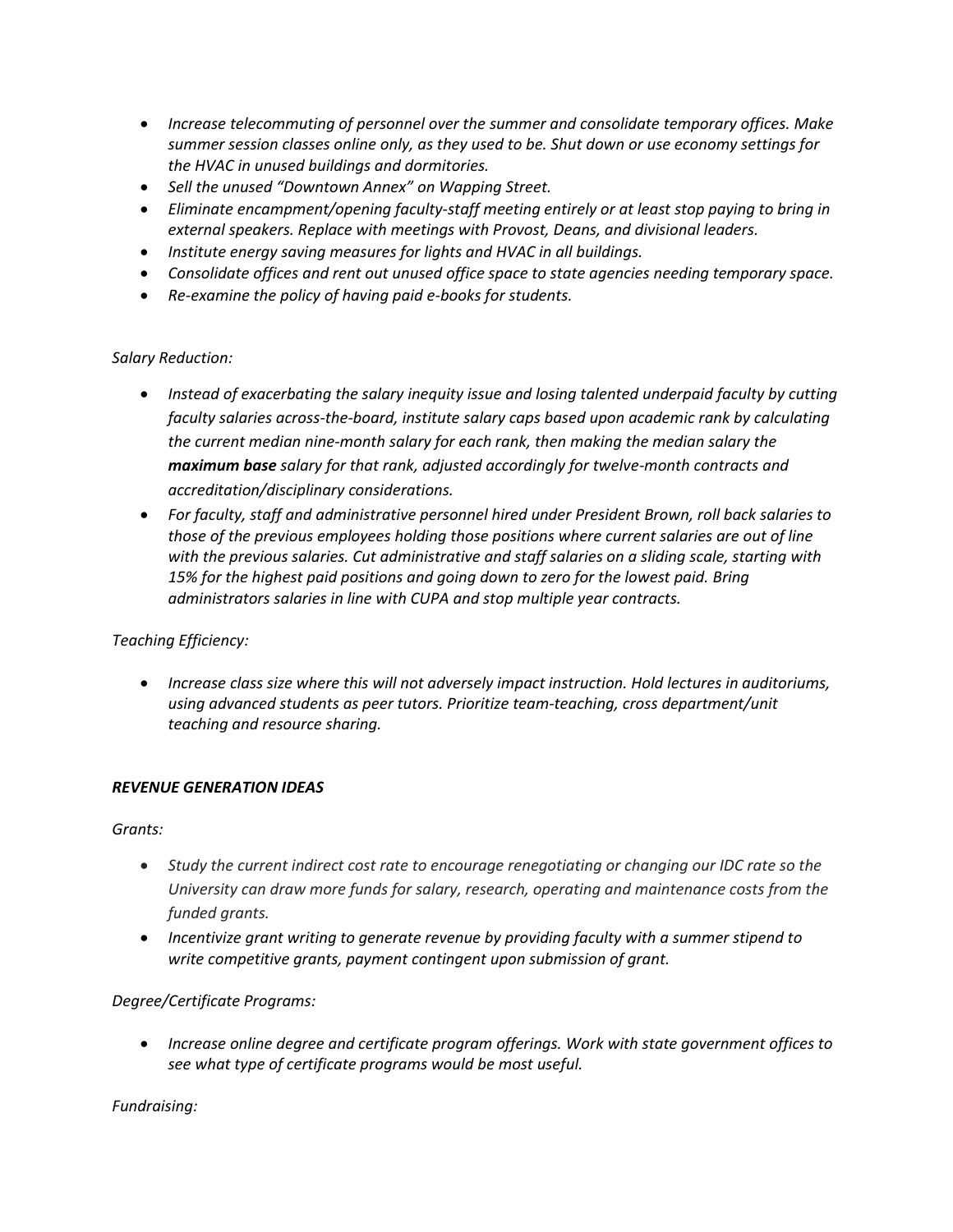- *Have Institutional Advancement pay for itself according to a percentage of the funds they raise or outsource fundraising. Focus fundraising on large corporations and the wealthy with a history of supporting HBCUs or higher education.*
- *Sell the naming rights to our stadium and new dormitory; offer advertising space for "sponsors" for the electronic sign at the front gate.*
- *Ask the Alumni Association to put out a special appeal to their members to "help save KSU."*
- *Begin a fundraising campaign to institute several endowed professorships (again, offering naming rights to major donors or allowing donors to vote on the name of a beloved past professor). Move the most qualified existing faculty into the endowed positions and return their salaries to the budget.*
- *Institute an aggressive planned giving campaign, urging alumni and supporters of the University to remember KSU in their wills.*

# **Academic Policy Committee** Kristopher Grimes

Attendance policy was the main business of the last meeting. An action item on this will be coming at the next Senate meeting. Committee is also working on an internship policy and clarifying the state of the incomplete grade policy.

## **Curriculum Committee…**Changzheng Wang

Multiple action items were presented from the English program. These are course change, new course or course deletion proposals needed to pave the way for an overall program revision that will be presented at the next meeting.

#### **Course Changes**:

ENG 322 Survey of British Literature I changed to British Literary Roots, with a corresponding catalogue description change.

ENG 324 Survey of American Literature I changed to American Multiethnic Literature, with catalogue description change.

ENG 409 Literature of African Americans changed to African American Literature

ENG 413 Literary Criticism changed to Literary Theory and Criticism.

**Course Deletions**: ENG 323 Survey of British Literature II and ENG 325 Survey of American Literature II. These are no longer needed because ENG 322 and ENG 324 are becoming singlesemester surveys.

**New Courses**: ENG 220 Introduction to Cultural Studies

ENG 417 Comparative Mythology

ENG 419 Literature of Crime and Punishment

ENG 425 Digital Writing and Rhetoric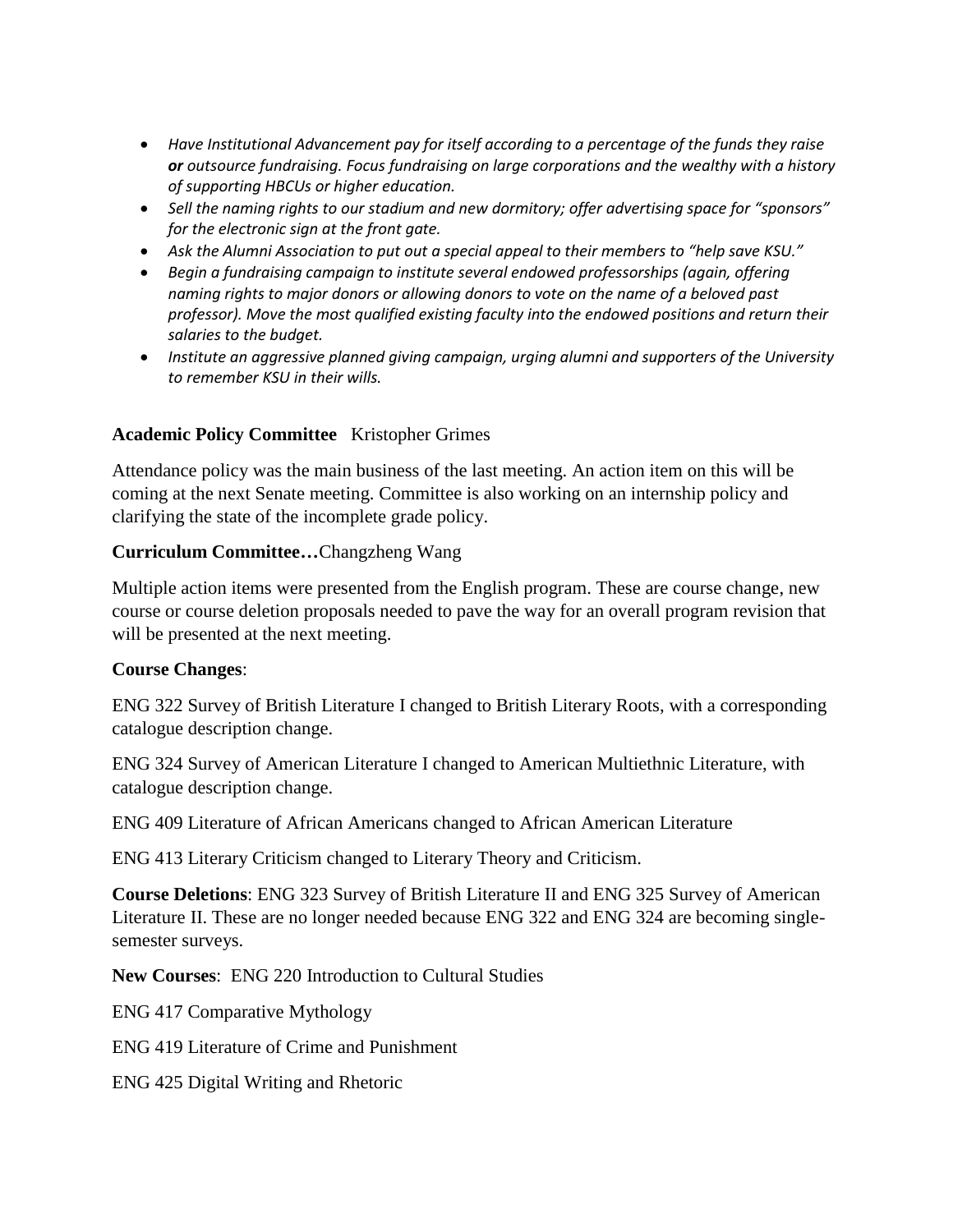## ENG 440 Literature of Gender, Identity and Sexuality

### ENG 443 Special Topics in Film Studies

The Senate approved each of these items by unanimous vote.

# **Professional Concerns Committee** Peter Smith

PCC presented an action item making changes to Faculty Handbook rules for faculty elections. These changes were to reflect our shift from in-person to online elections and to prohibit all campaigning, digitally or in-person, during the time that online voting is open.

This item passed by a vote of 11 in favor, none opposed and one abstention. Final language for amendments to the Faculty Handbook is below:

#### *1.7.1.4. c. College-wide Elections*

*"Nominations for a college position shall be made at a regular or called meeting of all full-time faculty members of the college"; this meeting can be either in-person, virtual or involve an e-mail call for nominations if the Elections Committee approves.*

*Rationale: This reflects best practice; it has been increasingly difficult to get sufficient faculty attendance at a face-to-face meeting.*

*"The election will be scheduled so that a minimum of five working days' notice can be provided prior to balloting," [see below]*

#### *1.7.1.4. d.*

*"All University-wide and College-wide elections shall be conducted no sooner than five working days after the meeting at which nominations were made."*

*Rationale: delete "working," since universal e-mail access and electronic voting now enable faculty to get notified sooner, and there is no need to prepare paper ballots and sign-in sheets.*

*"The Standing Elections Committee shall then generate the survey that shall be used by all eligible faculty members. Faculty are discouraged from using mass e-mail messaging to engage in commentary involving an election. Once voting has begun, faculty are prohibited from mass e-mailing or doing inperson electioneering of colleagues regarding the election.*

*Rationale: this is to remind faculty that these elections are not the appropriate venue for politicking; the second sentence is equivalent to prohibiting electioneering at polling places,*

*"In the event of a special election (fall or spring)," a faculty-wide or Senate-wide election must be called and held in time for representation to be continuous rather than lapse for one or more meetings. "For a vacant seat that is within a particular college . .*

*Rationale: there is no policy for a faculty-wide or Senate-wide special election, only one within a college or academic unit.*

**Budget and Academic Support Committee** Jennifer Ballard-Kang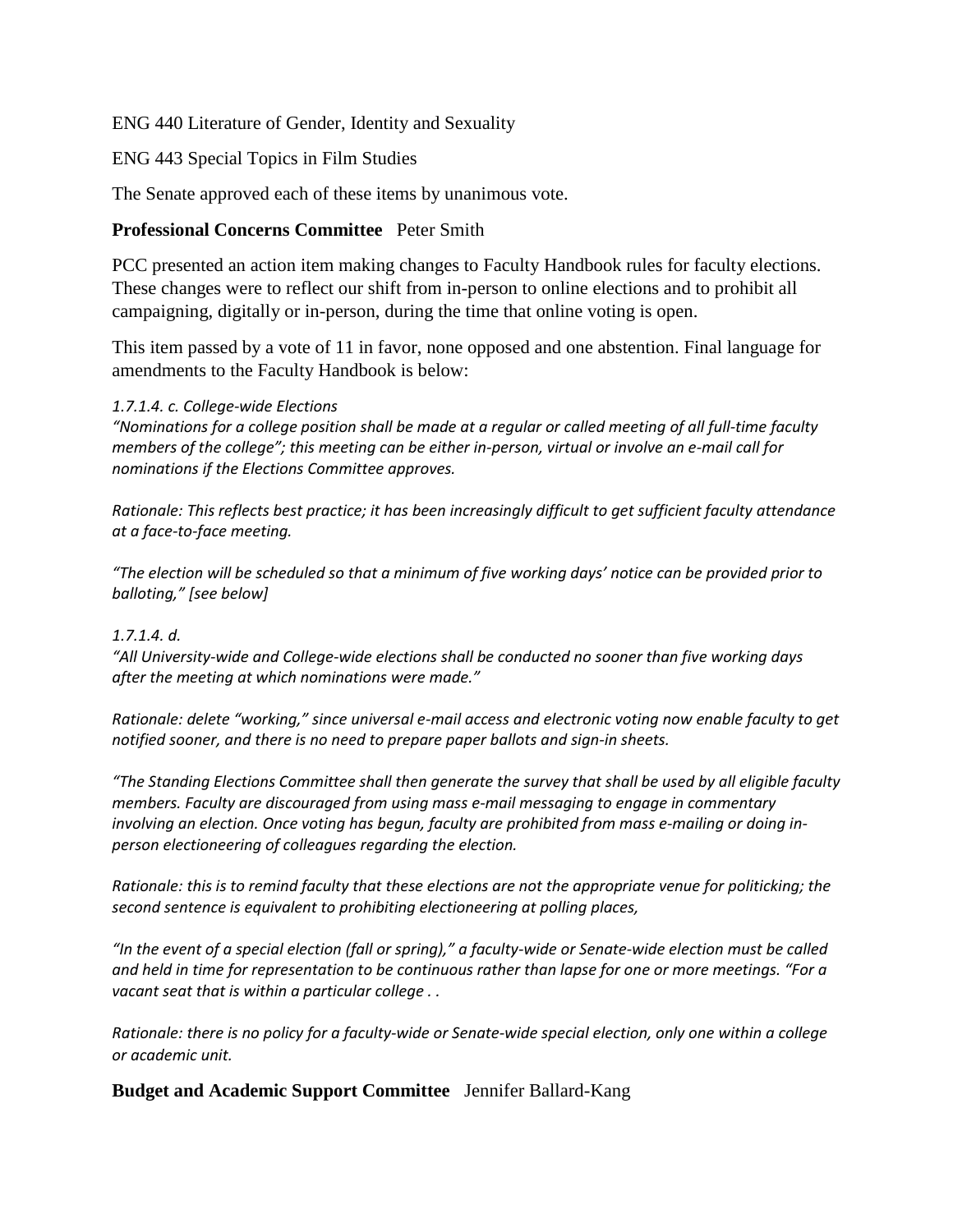BASC will present a grants training workshop in April. Three members of the committee are working with the Ad Hoc Committee on Budget. A meeting will happen soon with a representative of Frankfort city government about opportunities for cooperation between the university and the city.

## **Other Business**

There was none.

## **Adjournment**

**Attendance**

The meeting adjourned at 12:38 p.m.

| <b>Senators</b>       |                       |
|-----------------------|-----------------------|
| Phillip H Clay        | Jennifer Ballard-Kang |
| Barbara Witty         | Nkechi Amadife        |
| Daniel D Collum       | Gavin Washington      |
| Kristopher R Grimes   | Alexander Lai         |
| <b>Gary Stratton</b>  | Nancy Capriles        |
| Mary Barr             | <b>Shawn Lucas</b>    |
| <b>Bobby Walter</b>   | Fariba Bigdeli        |
| Jens Hannemann        | Changzheng Wang       |
| Rozina Johnson        | <b>Nancy Capriles</b> |
| <b>Nancy Capriles</b> | Fariba Kashan         |
| Buddhi Gyawali        | James Obielodan       |
| <b>Bruce Griffis</b>  | Rene Desborde         |
|                       |                       |

#### **Guests**

| Leroy Hamilton, Jr.     | Berkley N. King, Jr. |
|-------------------------|----------------------|
| Mary Ellen Broaddus     | Clifton Wise         |
| Deena McGaughey-Summers | Herman walston       |